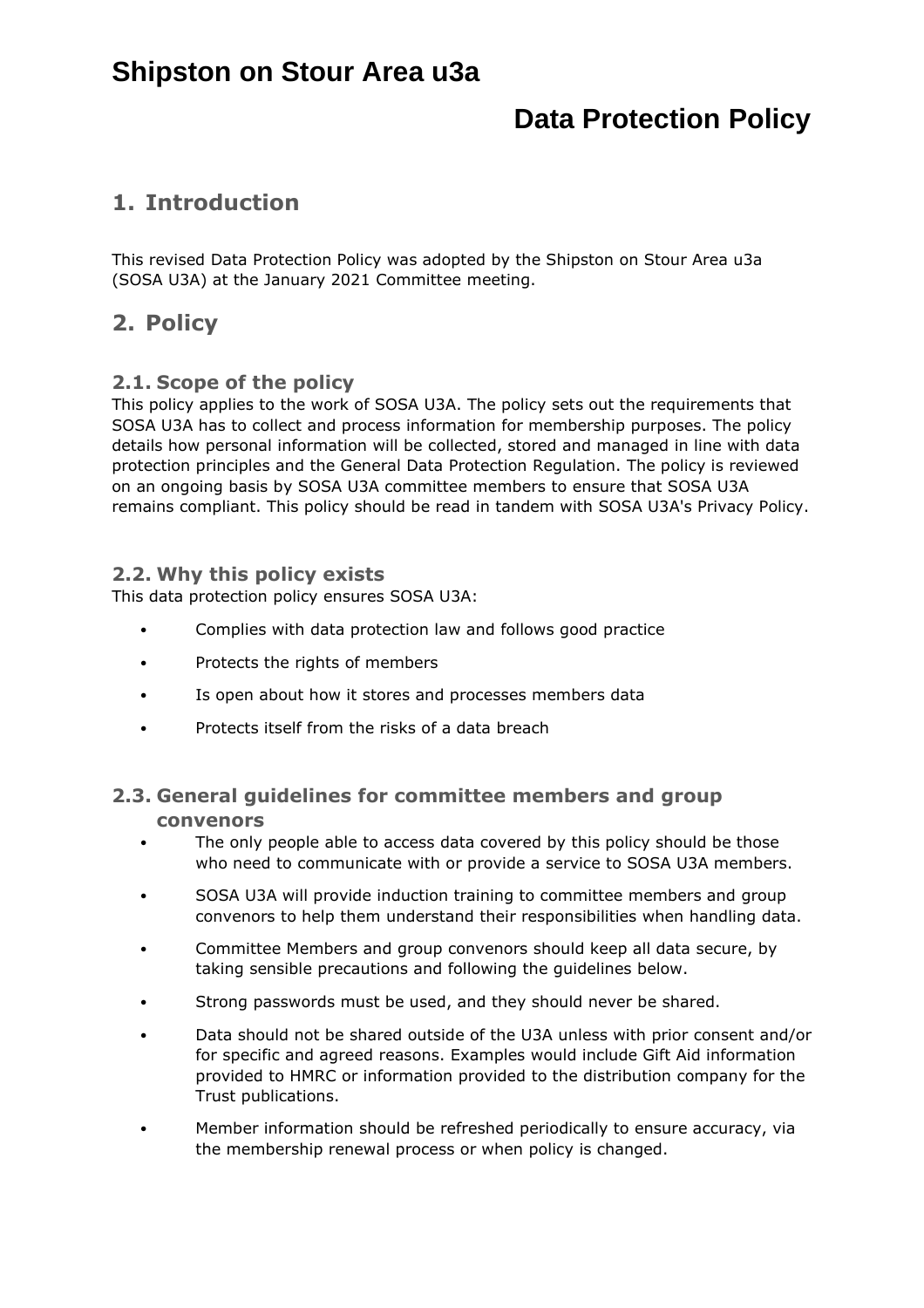• Additional support will be available from the Third Age Trust where uncertainties or incidents regarding data protection arise.

## **2.4. Data protection principles**

The General Data Protection Regulation identifies key data protection principles:

- Principle 1 Personal data shall be processed lawfully, fairly and in a transparent manner
- Principle 2 Personal data must be collected for specified, explicit and legitimate purposes and not further processed in a manner that is incompatible with those purposes; further processing for archiving purposes in the public interest, scientific or historical research purposes or statistical purposes shall not be considered to be incompatible with the initial purposes.
- Principle 3 The collection of personal data must be adequate, relevant and limited to what is necessary in relation to the purposes for which they are processed;
- Principle 4 Personal data held should be accurate and, where necessary, kept up to date; every reasonable step must be taken to ensure that personal data that are inaccurate, having regard to the purposes for which they are processed, are erased or rectified without delay;
- Principle 5 Personal data must kept in a form which permits identification of data subjects for no longer than is necessary for the purposes for the which the personal data are processed; personal data may be stored for longer periods insofar as the personal data will be processed solely for archiving purposes in the public interest , scientific or historical research purposes or statistical purposes subject to implementation of the appropriate technical and organisational measures required by the GDPR in order to safeguard the rights and freedoms of individuals;
- Principle 6 Personal data must be processed in accordance a manner that ensures appropriate security of the personal data, including protection against unauthorised or unlawful processing and against accidental loss, destruction or damage, using appropriate technical or organisational measures.

## **2.5. Lawful, fair and transparent data processing**

SOSA U3A requests personal information from potential members and members for membership applications and for sending communications regarding members ' involvement with the U3A. Members will be informed as to why the information is being requested and what the information will be used for. The lawful basis for obtaining member information is due to the legitimate contractural relationship that the U3A has with individual members. In addition, members will be asked to provide consent for specific processing purposes such as the taking of photographs SOSA U3A members will be informed as to who they need to contact should they wish for their data not to be used for specific purposes for which they have provided consent. Where these requests are received, they will be acted upon promptly and the member will be informed as to when the action has been taken.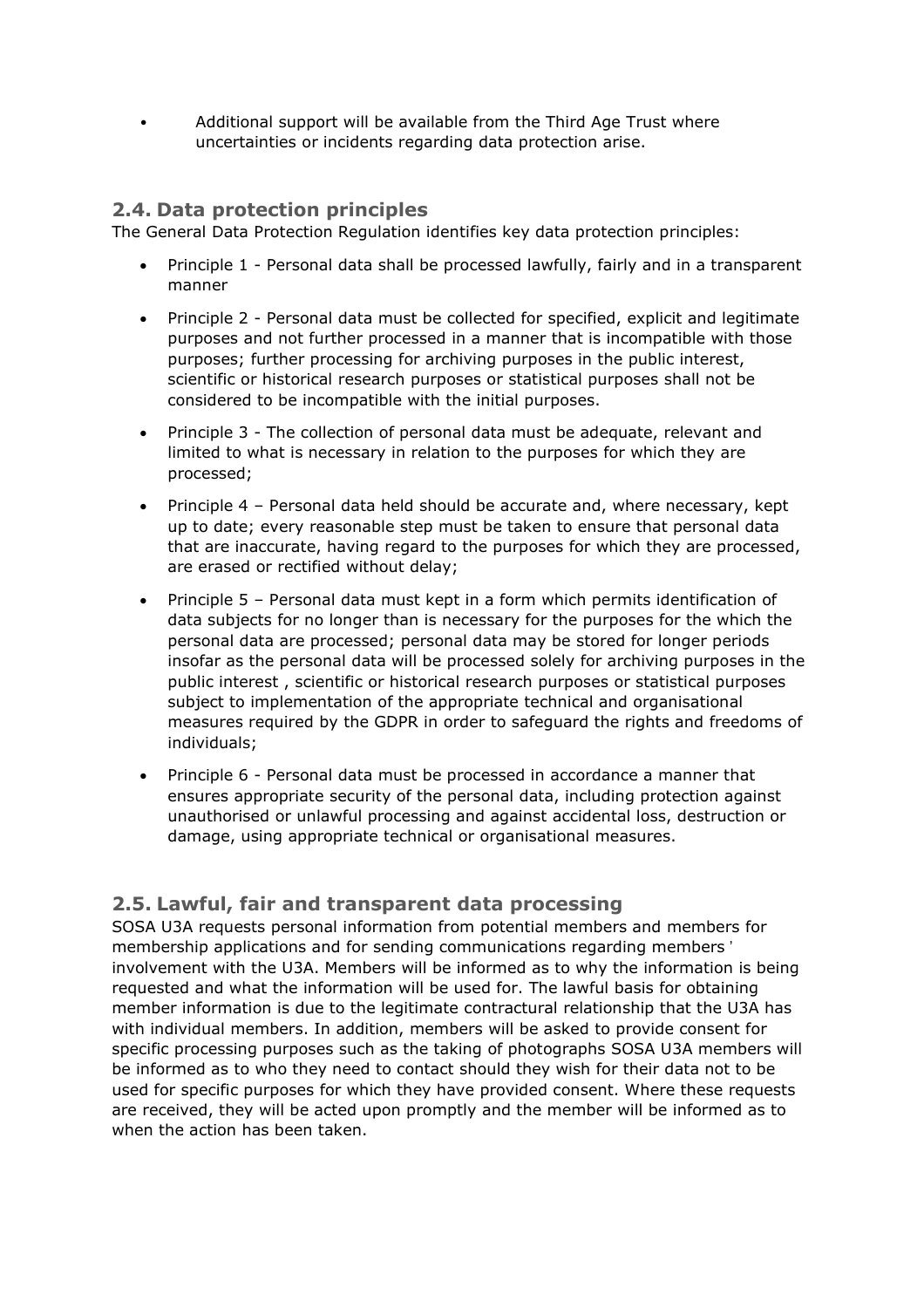## **2.6. Processed for specified, explicit and legitimate purposes**

Members will be informed as to how their information will be used and the Committee of SOSA U3A will seek to ensure that member information is not used inappropriately. Appropriate use of information provided by members will include:

- Communicating with members about SOSA U3A events and activities
- Group convenors communicating with group members about specific group activities
- Member information will be provided to the distribution company that sends out the Trust publication – Third Age Matters. Members will be informed and have a choice as to whether or not they wish to receive the publication.
- Sending members information about Third Age Trust events and activities
- Communicating with members about their membership and/or renewal of their membership
- Communicating with members about specific issues that may have arisen during the course of their membership

SOSA U3A will ensure that group convenors are made aware of what would be considered appropriate and inappropriate communication. Inappropriate communication would include sending U3A members marketing and/or promotional materials from external service providers.

SOSA U3A will ensure that members' information is managed in such a way as to not infringe an individual members rights which include:

- The right to be informed
- The right of access
- The right to rectification
- The right to erasure
- The right to restrict processing
- The right to data portability
- The right to object

### **2.7. Adequate, relevant and limited data processing**

Members of SOSA U3A will only be asked to provide information that is relevant for membership purposes. This will include:

- Name
- Postal address
- Email address
- Telephone number
- Gift Aid entitlement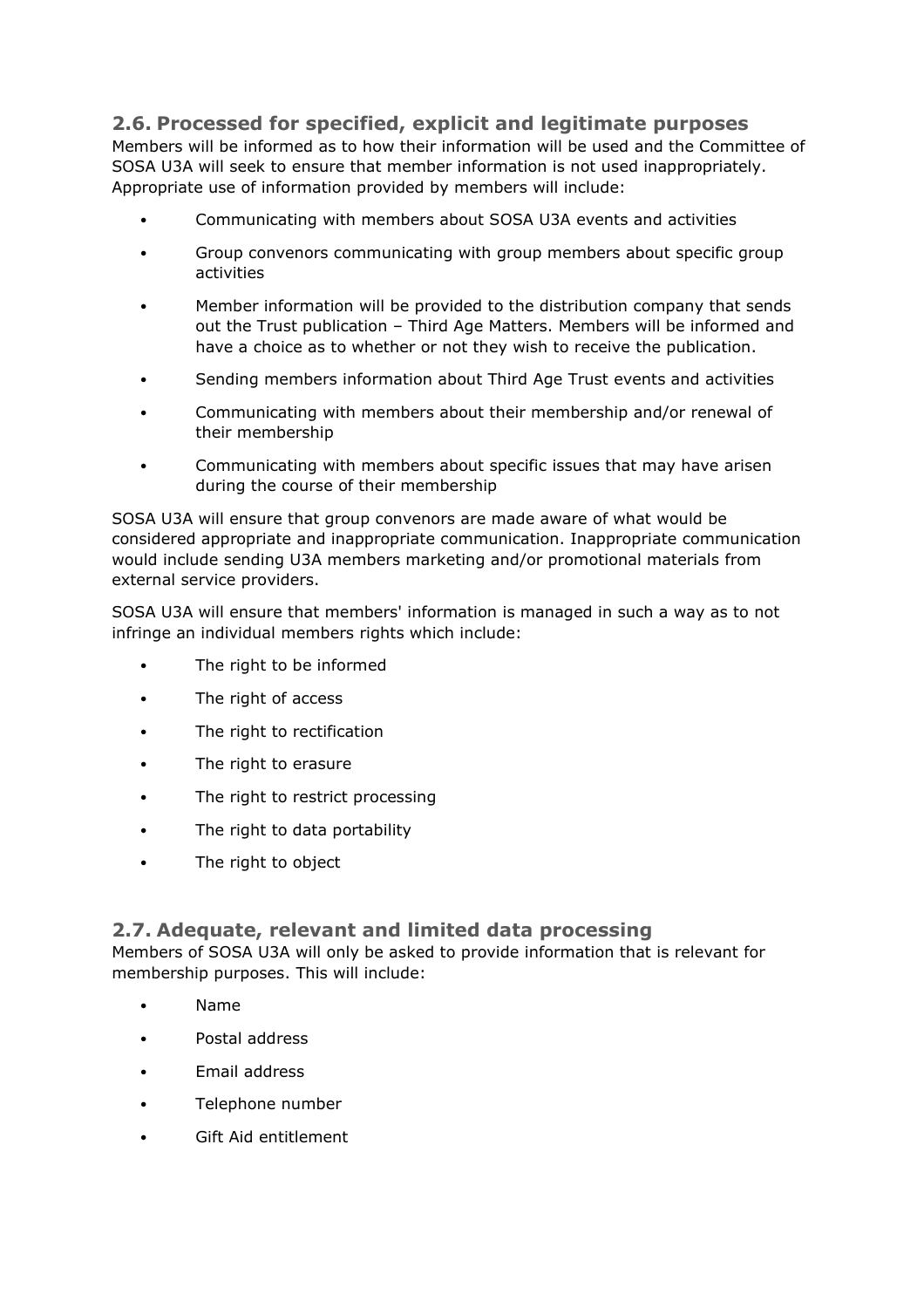Where additional information may be required such as health related information this will be obtained with the consent of the member who will be informed as to why this information is required and the purpose that it will be used for.

Where SOSA U3A organises a trip or activity that requires next of kin information to be provided, a legitimate interest assessment will have been completed in order to request this information. Members will be made aware that the assessment has been completed.

## **2.8. Photographs**

Photographs are classified as personal data. Where group photographs are being taken members will be asked to step out of shot if they don't wish to be in the photograph. Otherwise consent will be obtained from members in order for photographs to be taken and members will be informed as to where photographs will be displayed. Should a member wish at any time to remove their consent and to have their photograph removed then they should contact the SOSA U3A Membership Secretary to advise that they no longer wish their photograph to be displayed.

## **2.9. Accuracy of data and keeping data up-to-date**

SOSA U3A has a responsibility to ensure members' information is kept up to date. Members will be informed to let the membership secretary know if any of their personal information changes. In addition, on an annual basis, the membership renewal process will provide an opportunity for members to inform SOSA U3A as to any changes in their personal information.

## **2.10.Accountability and governance**

SOSA U3A Committee are responsible for ensuring that the U3A remains compliant with data protection requirements and can evidence that it has. Where consent is required for specific purposes then evidence of this consent (either electronic or paper) will be obtained and retained securely. SOSA U3A Committee will ensure that new members joining the Committee receive an induction into the requirements of GDPR and the implications for their role. SOSA U3A will also ensure that group convenors are made aware of their responsibilities in relation to the data they hold and process. Committee Members will stay up to date with guidance and practice within the U3A movement and will seek advice from the Third Age Trust National Office should any uncertainties arise. SOSA U3A Committee will review data protection requirements on an ongoing basis as well as reviewing who has access to date and how data is stored and deleted. When Committee Members and Group Convenors relinquish their roles, they will be asked to either pass on data to those who need it and/or delete data.

### **2.11. Secure Processing**

SOSA Committee Members have a responsibility to ensure that data is both securely held and processed. This will include:

- Committee members using strong passwords
- Committee members not sharing passwords
- Restricting access of sharing member information to those on the Committee who need to communicate with members on a regular basis